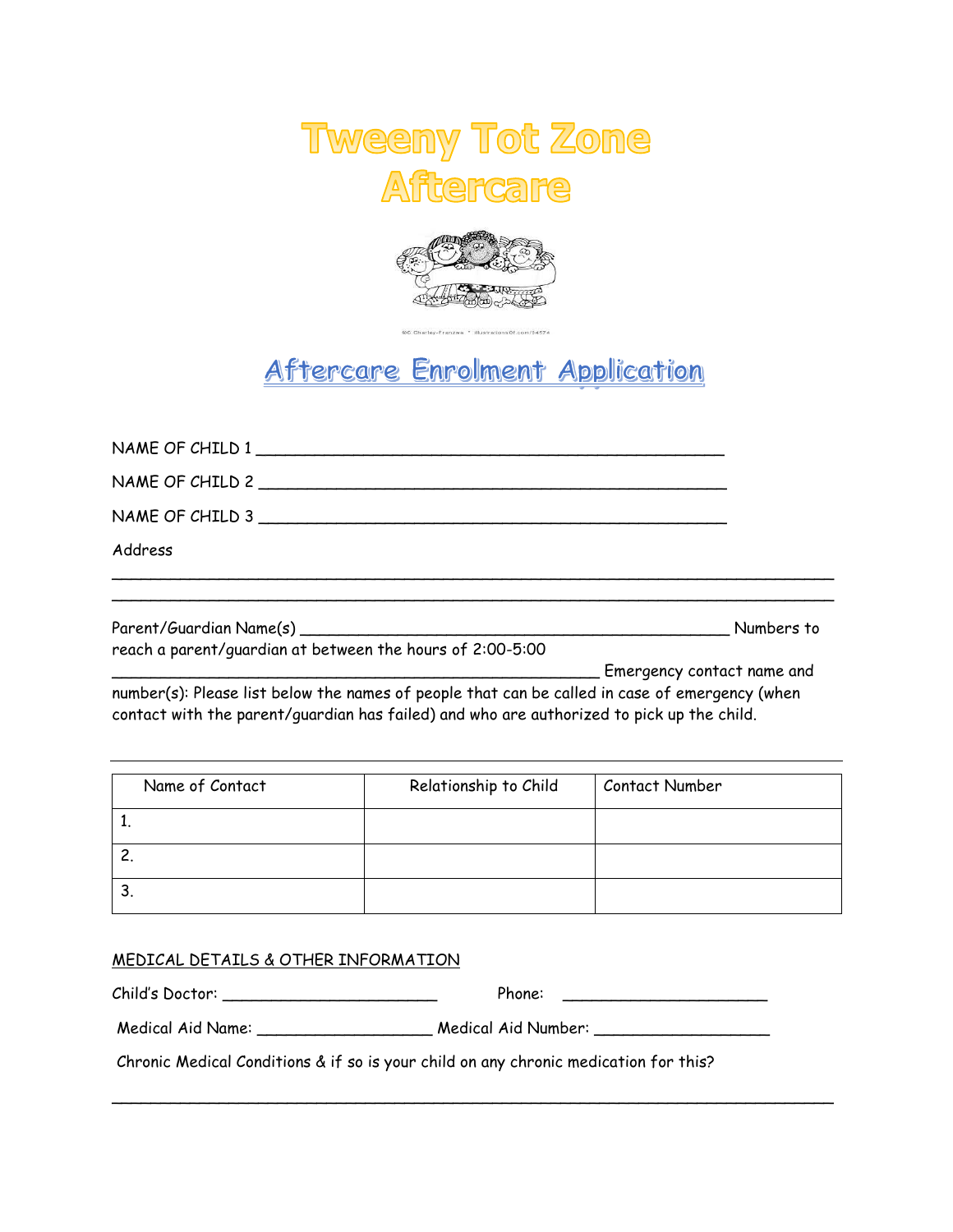Allergies or specific medical needs:

Please check what applies to your child(ren): My child(ren) need aftercare full-time (M-F) \_\_\_\_\_\_\_\_\_\_\_\_ My child(ren) need aftercare part-time \_\_\_\_\_\_\_\_\_\_. Please circle the days of the week child care is needed- Mon Tue Wed Thur Fri .

\_\_\_\_\_\_\_\_\_\_\_\_\_\_\_\_\_\_\_\_\_\_\_\_\_\_\_\_\_\_\_\_\_\_\_\_\_\_\_\_\_\_\_\_\_\_\_\_\_\_\_\_\_\_\_\_\_\_\_\_\_\_\_\_\_\_\_\_\_\_\_\_\_\_ \_\_\_\_\_\_\_\_\_\_\_\_\_\_\_\_\_\_\_\_\_\_\_\_\_\_\_\_\_\_\_\_\_\_\_\_\_\_\_\_\_\_\_\_\_\_\_\_\_\_\_\_\_\_\_\_\_\_\_\_\_\_\_\_\_\_\_\_\_\_\_\_\_\_ \_\_\_\_\_\_\_\_\_\_\_\_\_\_\_\_\_\_\_\_\_\_\_\_\_\_\_\_\_\_\_\_\_\_\_\_\_\_\_\_\_\_\_\_\_\_\_\_\_\_\_\_\_\_\_\_\_\_\_\_\_\_\_\_\_\_\_\_\_\_\_\_\_\_

You will be able to make changes at the beginning of each month. In the event school is closed early due to a scheduled  $\frac{1}{2}$  day, snow, etc. please indicate how your child will go home. Verbal instructions will not be accepted!!

\_\_\_\_\_\_\_\_\_\_\_\_\_\_\_\_\_\_\_\_\_\_\_\_\_\_\_\_\_\_\_\_\_\_\_\_\_\_\_\_\_\_\_\_\_\_\_\_\_\_\_\_\_\_\_\_\_\_\_\_\_\_\_\_\_\_\_\_\_\_\_\_\_

Emergency bus or pick up instructions:

Please read the following before signing and submitting your registration: Children signed up for the after school program are permanently scheduled to attend on the days they have been registered for that month. ATERCARE FEES ARE CALCULATED, DIVIDED AND CHARGED FOR 12 MONTHS OF THE YEAR. Please note that Aftercare fees are payable monthly in advance, by the  $2^{nd}$  of each month, after which interest will be charged on the outstanding fees. If the payment does not reflect by the  $5<sup>th</sup>$  of the month your child will have to be collected from the school office until such time as the account is settled. Failure to pay within 30 days results in termination of our services.

Aftercare fees are subject to an annual increase.

If you choose to change a child's plan for a specific afternoon a note MUST be received on that morning. The aftercare program will NOT issue refunds/credits for any unused days other than unanticipated school closures. Students will not be able to attend, if there are severe behavioral issues noted during school or in the program.

I/we accept joint several liability to the Tweeny Totz Zone Aftercare and it's proprietors for the due and punctual payment of such Aftercare Fees or amounts, which may become due and payable to the Tweeny Tot Zone Aftercare.

\_\_\_\_\_\_\_\_\_\_\_\_\_\_\_\_\_\_\_\_\_\_\_\_\_\_\_\_\_\_\_\_\_\_\_\_\_\_\_\_\_\_\_\_\_\_\_\_\_\_\_\_\_\_\_\_\_\_\_\_\_\_\_\_\_\_\_\_\_\_\_\_\_\_ \_\_\_\_\_\_\_\_\_\_\_\_\_\_\_\_\_\_\_\_\_\_\_\_\_\_\_\_\_\_\_\_\_\_\_\_\_\_\_\_\_\_\_\_\_\_\_\_\_\_\_\_\_\_\_\_\_\_\_\_\_\_\_\_\_\_\_\_\_\_\_\_\_\_ \_\_\_\_\_\_\_\_\_\_\_\_\_\_\_\_\_\_\_\_\_\_\_\_\_\_\_\_\_\_\_\_\_\_\_\_\_\_\_\_\_\_\_\_\_\_\_\_\_\_\_\_\_\_\_\_\_\_\_\_\_\_\_\_\_\_\_\_\_\_\_\_\_\_

\_\_\_\_\_\_\_\_\_\_\_\_\_\_\_\_\_\_\_\_\_\_\_\_\_\_\_\_\_\_\_\_\_\_\_\_\_\_ \_\_\_\_\_\_\_\_\_\_\_\_\_\_\_\_\_\_\_\_\_\_\_\_\_\_\_

Please provide any other information about child's interests/hobbies:

R\_\_\_\_\_\_\_\_\_\_\_\_\_\_\_\_\_\_\_\_\_\_\_\_ (Attendance fee chosen from fee structure page)

Parent/Guardian Date